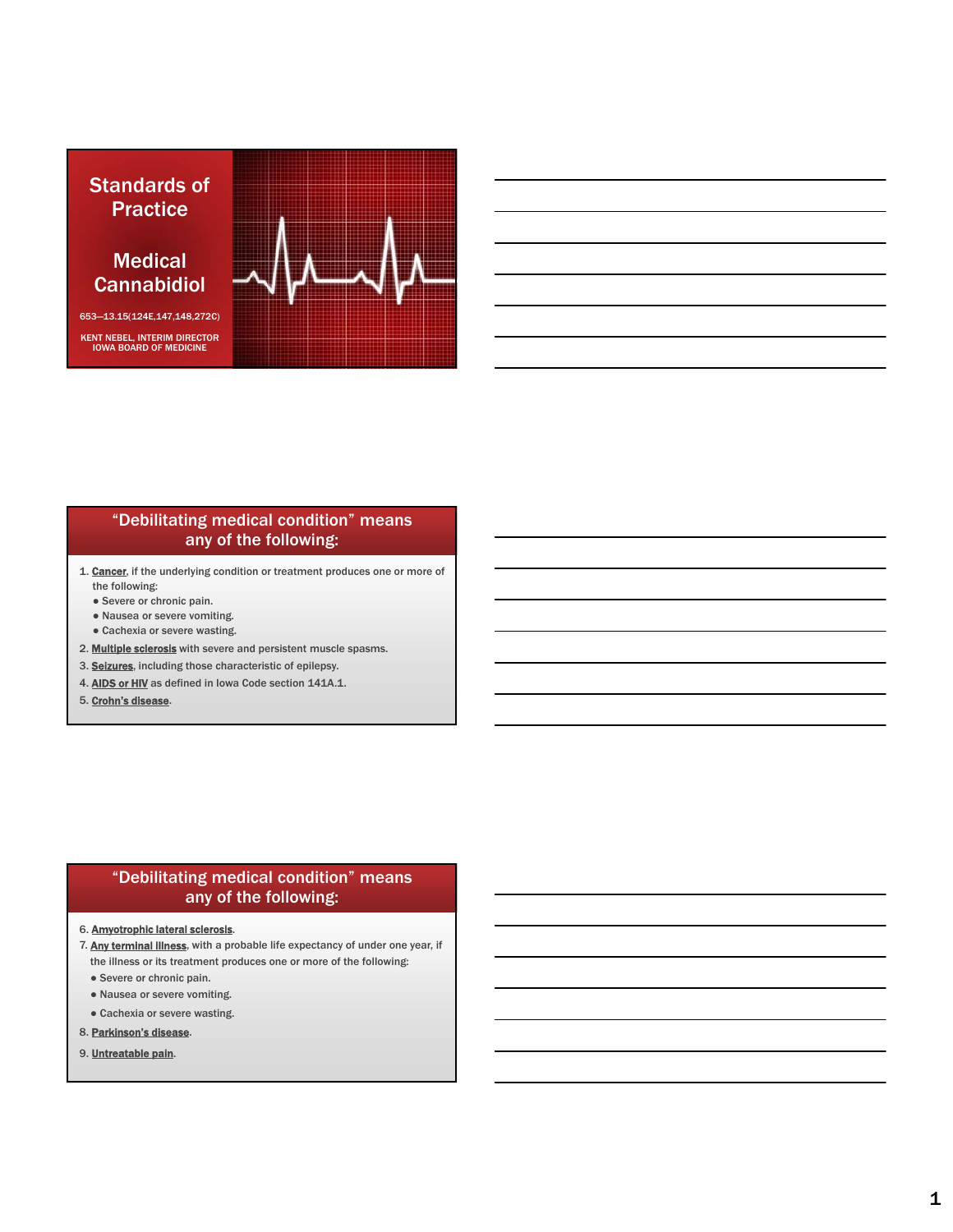# Form and Quantity

**"Form and quantity"** means the types and amounts of medical<br>cannabidiol allowed to be dispensed to a patient or primary<br>caregiver as approved by the department subject to<br>recommendation by the medical cannabidiol board an by the Board of Medicine.

### Medical Cannabidiol

*"Medical Cannabidiol"* means any pharmaceutical grade cannabinoid found in the plant *Cannabis sativa* L. or *Cannabis indica* or any other preparation thereof that has a tetrahydrocannabinol level of no more than 3 percent and that is delivered in a form recommended by the medical cannabidiol board, approved by the Board of Medicine, and adopted by the department pursuant to rule.

### Medical Cannabidiol Board

*"Medical Cannabidiol Board"* means the board established pursuant to Iowa Code section 124E.5.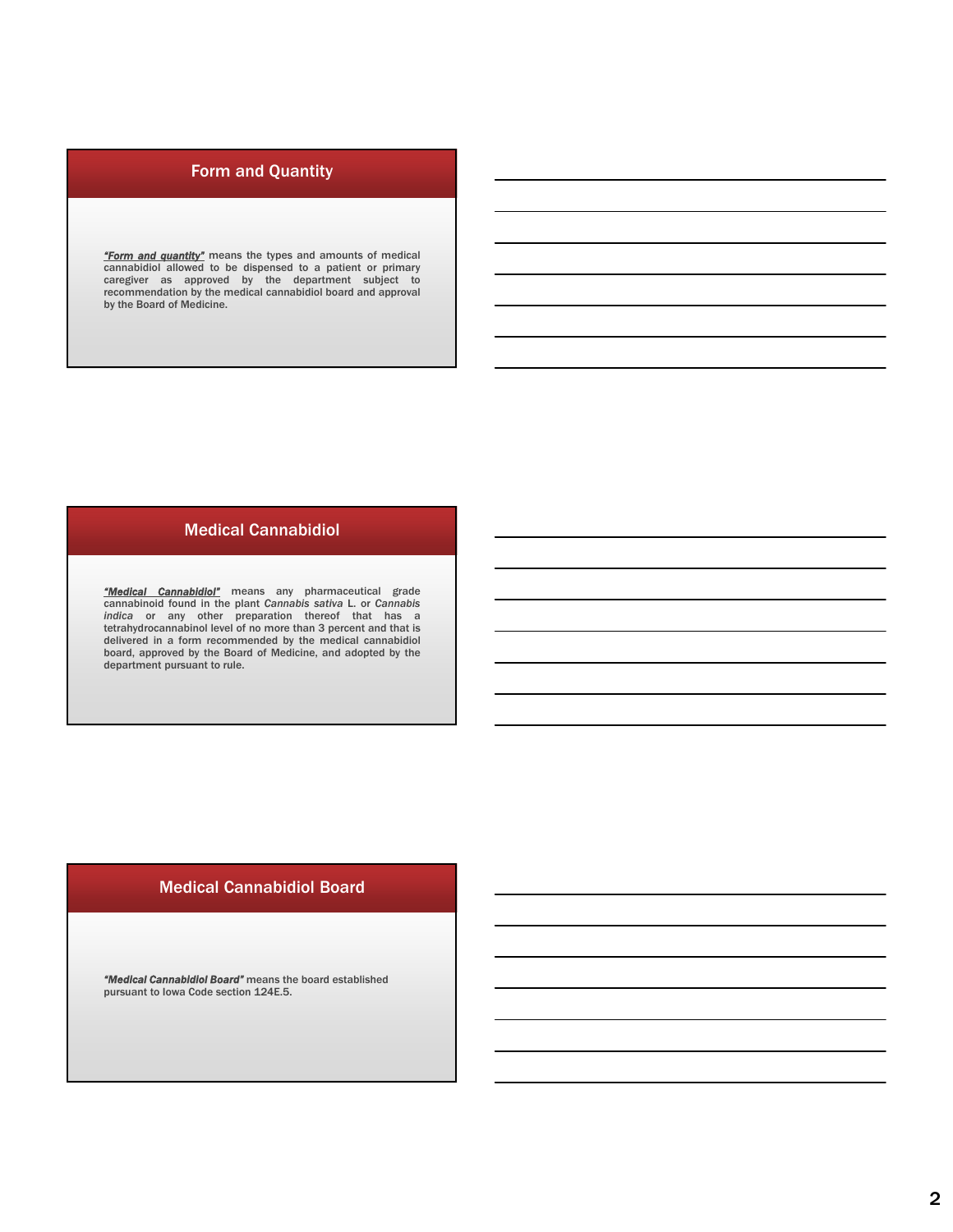### Primary Caregiver

*"Primary caregiver"* means a person who is a resident of this state or a bordering state, including but not limited to a **parent or legal guardian,**<br>**at least 18 years of age,** who has been designated by a patient's health<br>care practitioner as a necessary caretaker taking responsibility for<br>man

## Untreatable Pain

*"Untreatable pain"* means any pain whose cause cannot be removed and, according to generally accepted medical practice, the full range of pain management modalities appropriate for the patient has been used without adequate result or with intolerable side effects.

#### Written Certification

*"Written certification"* means a document signed by a physician licensed pursuant to Iowa Code chapter 148 with whom the patient has established a patient-physician relationship and who is the patient's primary care provider which states that the patient has a debilitating medical condition and identifies that condition and provides any other relevant information.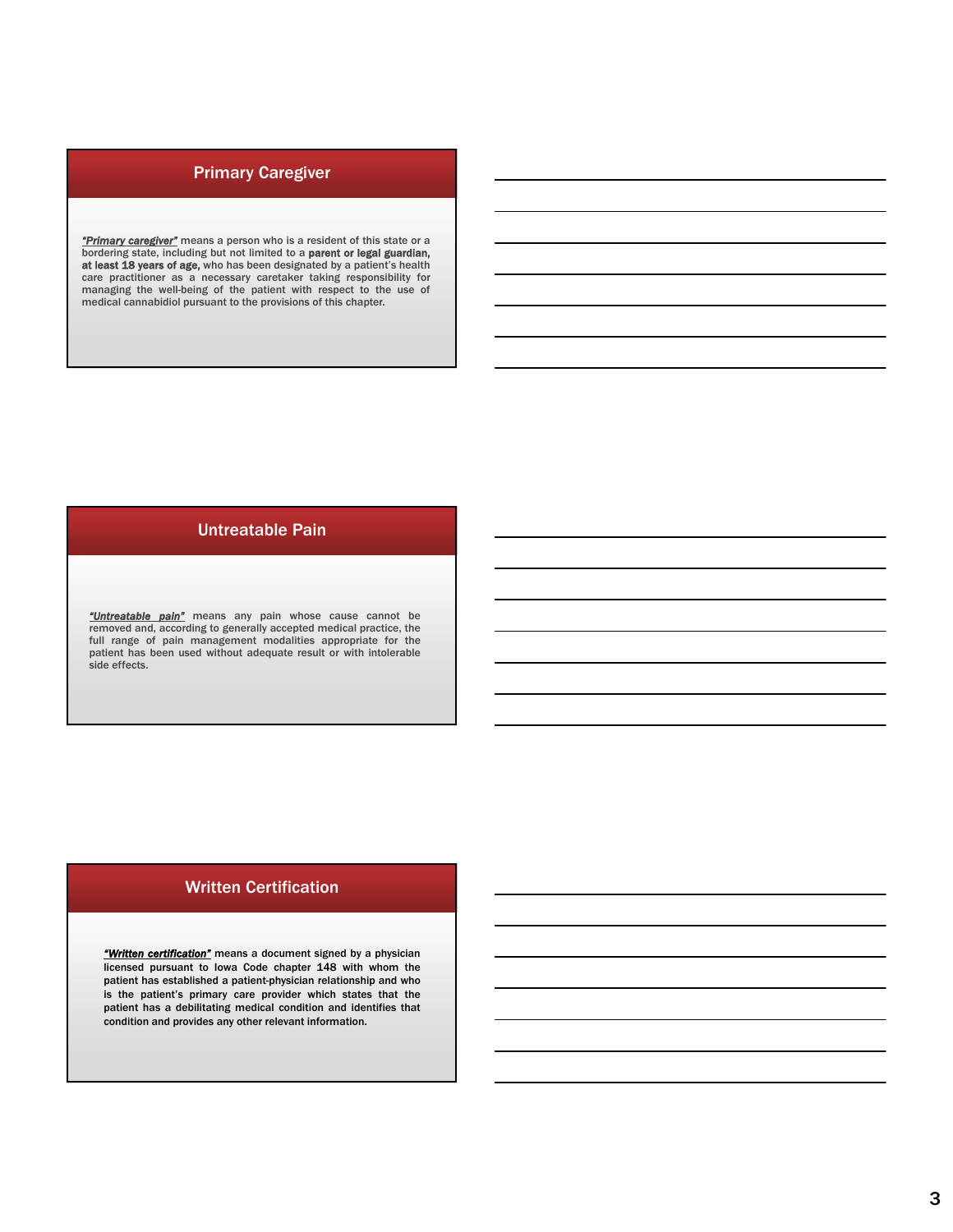#### Written Certification 13.15(2)

13.15(2) Written certification. A physician who is a patient's primary care provider may provide the patient a written certification of diagnosis if, after examining and treating the patient, the physician determines, in the physician's medical judgment, that the patient suffers from a debilitating medical condition that qualifies for the use of medical cannabidiol pursuant to Iowa Code chapter 124E.

*a.* The physician shall provide explanatory information as provided by the department to the patient about the therapeutic use of medical cannabidiol and the possible risks, benefits, and side effects of the proposed treatment.

#### Written Certification 13.15(2) continued

*b.* Subsequently, the physician shall do the following:

(1) Determine, on an annual basis, if the patient continues to suffer from a debilitating medical condition and, if so, may issue the patient a new written certification of that diagnosis.

(2) Otherwise comply with all requirements established by the department pursuant to rule.

*c.* A physician may provide, but has no duty to provide, a written certification pursuant to this rule.

#### 13.15(3) Adding or removing debilitating medical conditions and amending form and quantity of medical cannabidiol

13.15(3) *Adding or removing debilitating medical conditions and amending form and quantity of medical cannabidiol.* Recommendations made by the medical cannabidiol board pursuant to Iowa Code section 124E.5 relating to the addition or removal of allowable debilitating medical conditions for which the medical use of cannabidiol would be medically beneficial or to the amendment of the form and quantity of allowable medical uses of cannabidiol shall be made to the Board of Medicine for consideration. The medical cannabidiol board shall submit a written recommendation, a copy of the petition and all other information received during consideration of the petition.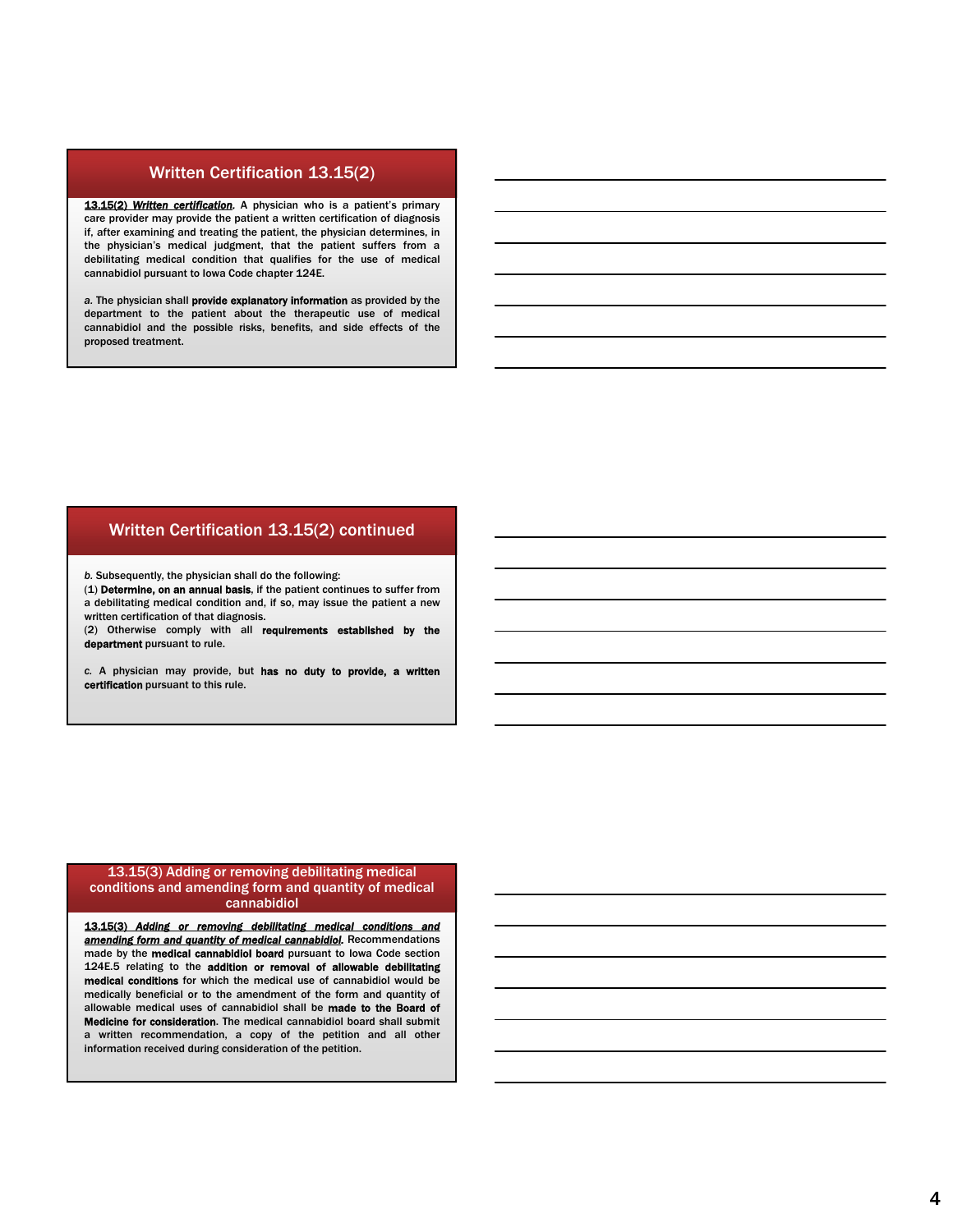#### 13.15(3) Adding or removing debilitating medical conditions and amending form and quantity of medical cannabidiol continued

The Board of Medicine shall consider the information received from the medical cannabidiol board and may seek information from other sources if it is deemed relevant by the Board of Medicine. The decision regarding a recommendation by the medical cannabidiol board is at the sole discretion of the Board of Medicine. The Board of Medicine shall make its decision within 180 days of receipt of the recommendation from the medical cannabidiol board. If the recommendation is approved by the Board of Medicine, it shall be adopted by rule.

#### 13.15(4) Financial interests

13.15(4) *Financial interests.* A physician shall not share office space with, accept referrals from, or have any financial relationship with a medical cannabidiol manufacturer or dispensary.

### 13.15(5) Criminal prosecution

13.15(5) *Criminal prosecution.* A physician, including any authorized agent or employee thereof, shall not be subject to prosecution for the unlawful certification, possession, or administration of marijuana under the laws of this state for activities arising directly out of or directly related to the certification or use of medical cannabidiol in the treatment of a patient diagnosed with a debilitating medical condition as authorized by Iowa Code chapter 124E.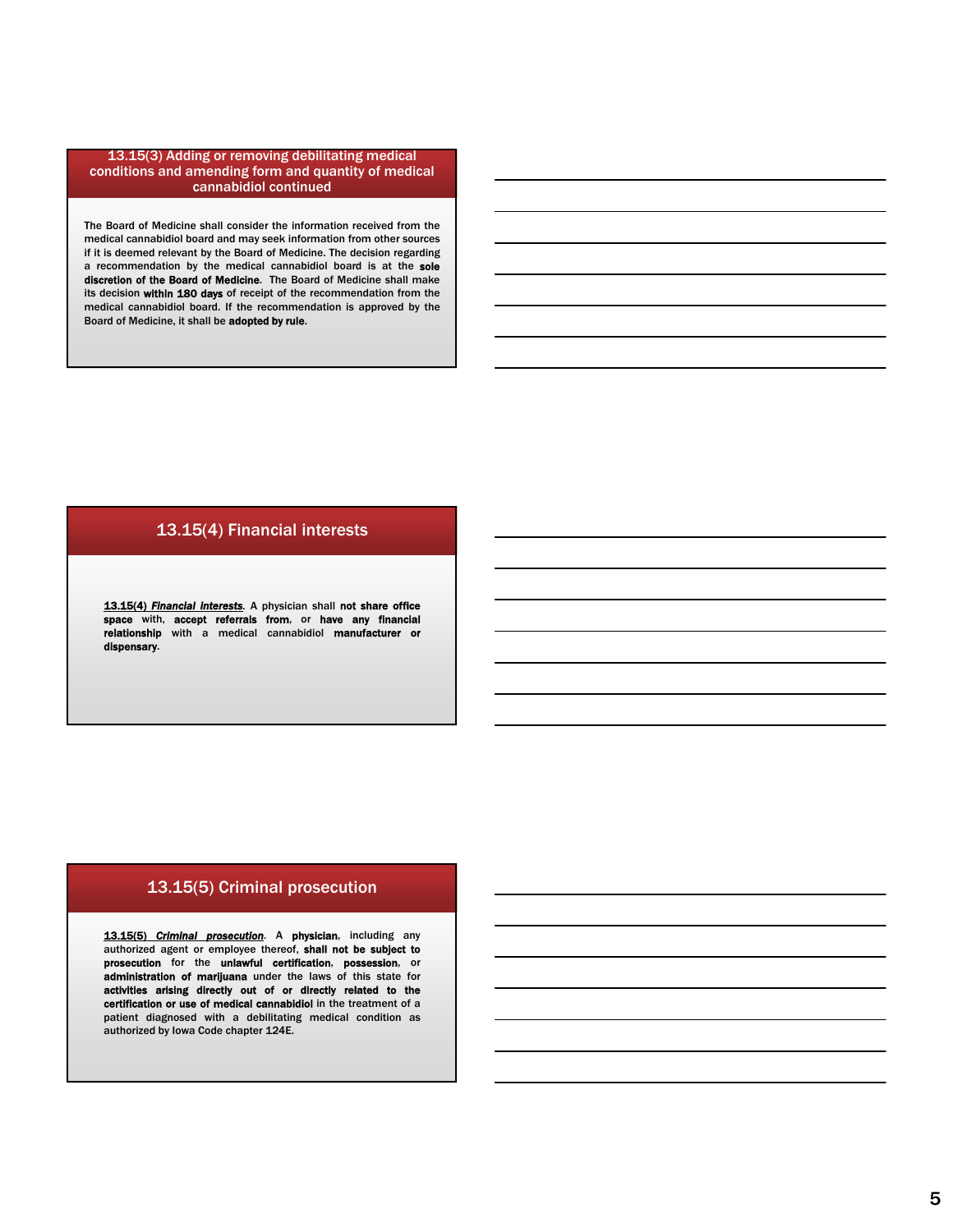#### 13.15(6) Civil or disciplinary penalties

13.15(6) *Civil or disciplinary penalties.* A physician, including any authorized agent or employee thereof, shall not be subject to any civil or disciplinary penalties by the Board of Medicine or any business, occupational, or professional licensing board or entity, solely for activities conducted relating to a patient's possession or use of medical cannabidiol as authorized by Iowa Code chapter 124E. Nothing in this rule prevents the Board of Medicine from taking action in response to violations of any other sections of law or rule.

#### 13.15(7) Grounds for discipline

13.15(7) *Grounds for discipline.* A physician may be subject to disciplinary action for violation of these rules or the rules found in 653—Chapter 23. Grounds for discipline include, but are not limited to, the following:

*a.* The physician provides an individual a written certification without establishing a patient-physician relationship, including examining and treating the individual, or without being the individual's primary care provider.

### 13.15(7) Grounds for discipline continued

- **b.** The physician **provides a patient a written certification without** determining, in the physician's medical judgment, that the patient suffers from a debilitating medical condition that qualifies for the use of medical cannabidiol pursuant to lowa Code chapter 124E.
- *c.* The physician provides a patient a written certification without providing explanatory information as provided by the department to the patient about the therapeutic use of medical cannabidiol and the **possible risks, benefits, and side effects of** the proposed treatment.